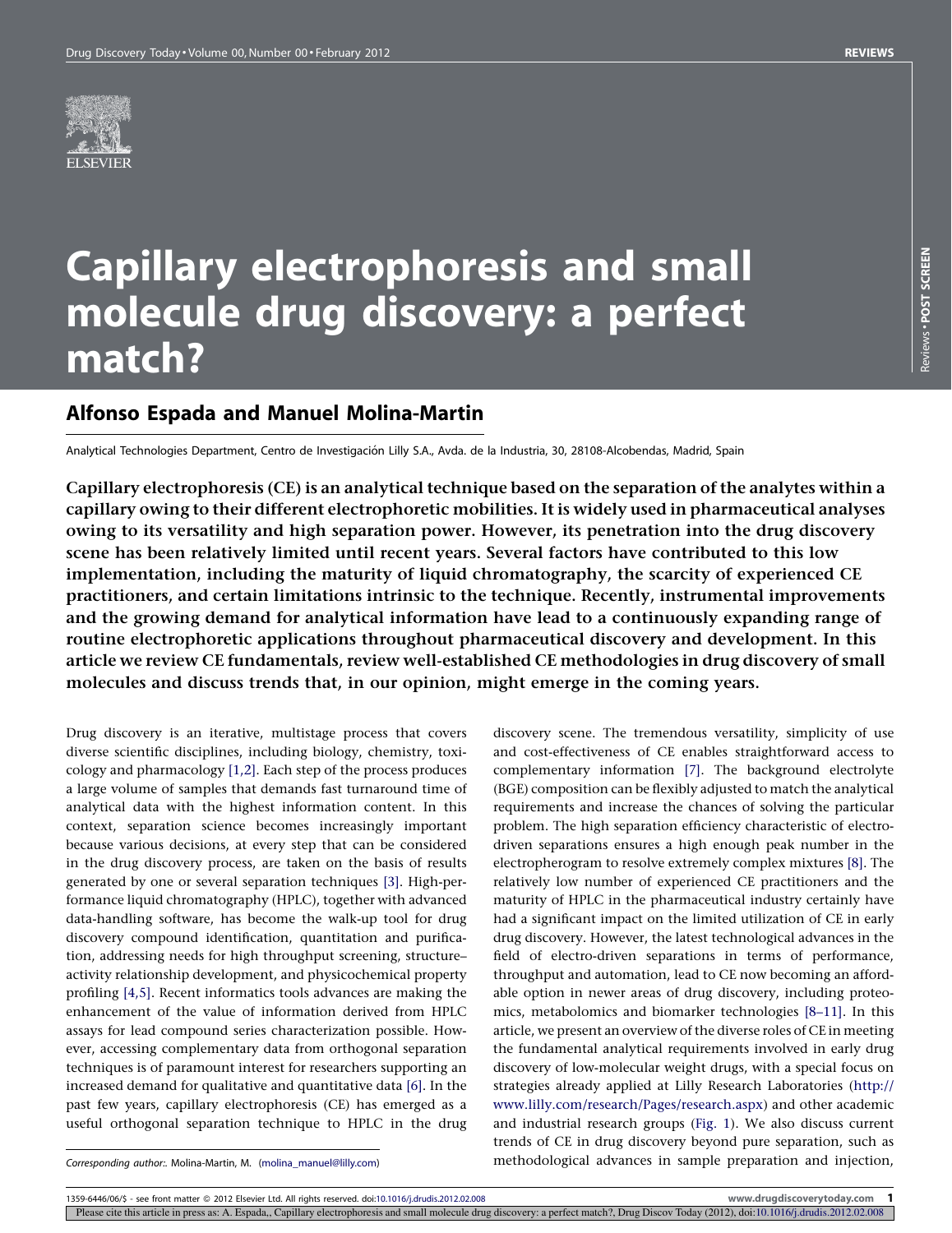<span id="page-1-0"></span>

FIGURE 1

Capillary electrophoresis in early drug discovery. Abbreviations: ACE: affinity capillary electrophoresis; CZE: capillary zone electrophoresis; CD-EKC: cyclodextrinmediated electrokinetic chromatography; MEEKC: microemulsion electrokinetic chromatography; MEKC: micellar electrokinetic chromatography.

instrumental improvements in the detection step, and multidisciplinary aspects of CE application in medicinal chemistry and bioanalysis.

#### CE fundamentals

#### Principles

CE is a powerful analytical technique with a unique separation mechanism, speed, efficiency and versatility. CE separation takes place in narrow-bore capillaries  $(10-75 \mu m)$  internal diameter) filled with BGE and subjected to high electric fields (typically 5– 30 kV). Analytes are separated on the basis of their differential mobilities in the running buffer, which can be a true or micellar solution or a microdispersed microemulsion. Accordingly, driving forces in CE are electrophoretic migration, the electroosmotic flow (EOF) and, in some modalities, the distribution of the analytes into pseudostationary phases (PSPs) [\[11,12\].](#page-7-0) The essential instrumentation of CE is simpler than in other techniques, consisting only of electrodes, a capillary, a power supply, a sample introduction system and the detector. The detection can be on-line [ultraviolet/diode-array (UV/DAD), spectrophotometric, spectrofluorimetric and electrochemical detectors] or off-line [mass spectrometer (MS)].

#### Modes of separation

The simplest CE mode is capillary zone electrophoresis (CZE), where a true solution fills the capillary and the analytes are separated based on their charge-to-mass ratios. Non aqueous capillary electrophoresis (NACE) is a complementary methodology to CZE and employs organic solvents instead of water in the BGE. This enhances hydrophobic analyte solubility and enables method selectivity to be tuned. CZE and NACE are well suited to

the separation of charged analytes, but cannot be applied to uncharged molecules. Several electrokinetic chromatography modalities arise when one or more PSPs are added to the BGE (i.e. micelles, cyclodextrins and microemulsion). The chromatographic partition of analytes between the PSPs and the background electrolyte adds to the intrinsic electrophoretic migration of the charged free species, resulting in more general modalities. Micellar electrokinetic chromatography (MEKC) and microemulsion electrokinetic chromatography (MEEKC) are general approaches that can separate neutral and charged species. The inherently chiral nature of cyclodextrins makes cyclodextrin-mediated electrokinetic chromatography (CD-EKC) extremely useful for chiral separations. Capillary electrochromatography (CEC) is another general modality that can be considered as a hybrid between CE and HPLC and is based on the employment of capillaries filled with stationary phases (retained with frits or covalently linked to the capillary). Affinity capillary electrophoresis (ACE) comprise several modalities that use the mobility shifts or peak areas of the injected analytes in running buffers containing different concentrations of the interacting molecules to determine their binding constant. Capillary isotachophoresis (CITP) is based on the presence of moving boundaries with different conductivities in a discontinuous buffering system and can be used not only as a separation method but also as a transient preconcentration step in certain injection modalities.

Other CE techniques have been developed and widely used to take advantage of traditional biomolecule methodologies in a capillary format. Among them, capillary isoelectric focusing (CIEF), based on the separation of molecules with different isoelectric points, and capillary gel electrophoresis (CGE), which resolves the analytes depending on their size and/or molecular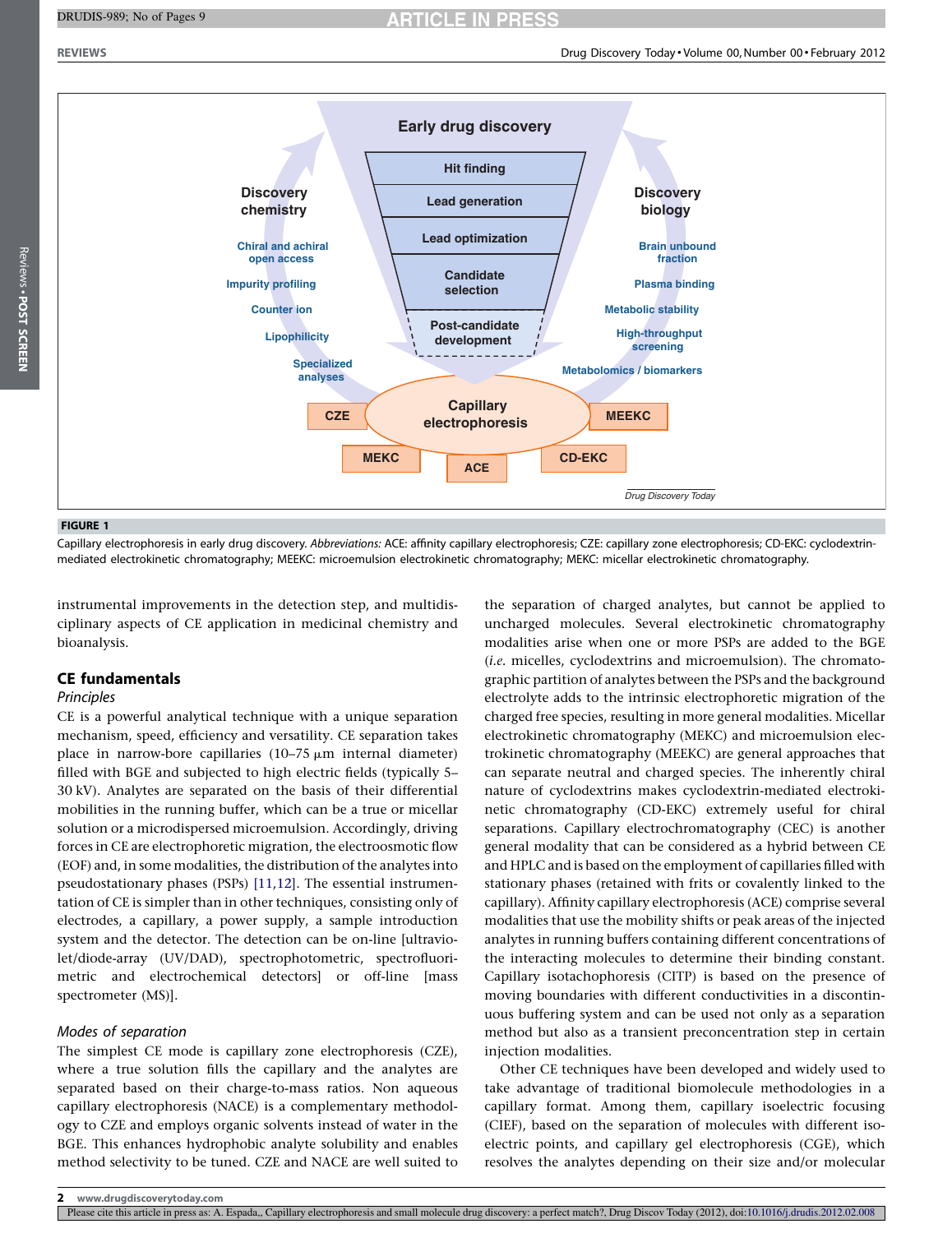## **ARTICLE IN PRESS**

weight ratios, are well accepted for analysis of peptides, proteins, nucleic acids and antibodies.

#### Applications

#### Drug discovery chemistry

The potential of CE for pharmaceutical analysis has been successfully exploited since the 1990s [\[12,13\].](#page-7-0) Many of these early applications were dedicated to the analysis of well-characterized mixtures, most of them occurring at later stages of the drug discovery and development process. Analytical requirements in early drug discovery are significantly different, because most samples are generated from medicinal chemistry or parallel synthesis paths and the available chemical and/or analytical information is scarce. Furthermore, the lead or candidate is often present in a complex, crude reaction mixture containing multiple reagents in excess, unknown byproducts and catalysts. Consistently, there is a need for robust general methods to cover this wide chemical diversity. A second important scenario for CE corresponds to the interface between early drug discovery and drug development, where there are less synthesized molecules, the level of required characterization becomes more demanding and more specific analytical tasks need to be solved ([Fig.](#page-1-0) 1).

#### Analysis of metals and metal complexes

The analysis of metal and metal complexes containing pharmaceuticals by CE has recently received much interest owing to their prominent role in the treatment of diseases, such as anemia, arthritis, and in the chemotherapy of cancer. Foteeva and Timerbaev reviewed different CZE and MEKC approaches for analysis of charged metals and neutral complexes [\[14\].](#page-7-0) CZE-inductively coupled plasma (ICP)-MS and MEEKC-ICP-MS were used, respectively, to analyze therapeutic gallium nitrate formulations and to determine the anticancer drug candidate Tris(8-oxyquinolinato) gallium(III) [\[15\]](#page-7-0) and anticancer platinum complexes [\[16\]](#page-7-0).

#### General analysis and physicochemical profiling

Lynen et al. recently published the evaluation of a multiplexed CE system for high-throughput pharmaceutical analysis in drug discovery by MEEKC [\[17\]](#page-7-0). Parallel CE has also been used for the MEEKC determination of  $\log P$ , a key physicochemical property strongly correlated with the permeability of the compound, in high-throughput format [\[18\]](#page-7-0). More recently, Henchoz et al. focused on the utility of CZE for pKa determination and MEEKC for lipophilicity assessment in the context of physicochemical profiling of drug candidates to predict absorption and/or distribution [\[19,20\]](#page-7-0).

## Characterization of non-covalent intermolecular associations

Numerous ACE applications have been reported for the study of non-covalent intermolecular associations. Protein–drug, peptide– peptide, carbohydrate–drug and antigen–antibody binding are a few examples [\[21,22\].](#page-7-0) Preincubation ACE strategies were reviewed by Ostergaard and Heegaard, who discussed the different modalities and their potential and limitations [\[23\].](#page-7-0) Vuignier et al. reviewed the applicability of frontal analysis and zone elution CE to determine drug–protein binding, evaluating their advantages and limitations (the risk of protein adsorption on the capillary walls and the low detection limits of commonly used UV detectors) [\[24\]](#page-7-0). In addition to the conventional separation applications, CE possesses huge potential to perform functions far beyond these, as discussed by Nesbitt et al. [\[25\]](#page-7-0). Among these functions, low volume sample preparation and enrichment (known in general as stacking techniques [\[26\]\)](#page-7-0) and electrophoretically mediated reactions are particularly relevant. A recent example illustrates a protocol to screen L-glutamic dehydrogenase inhibitors with a gold nanoparticle-mediated enzyme bioreactor by capillary electrophoresis [\[27\]](#page-7-0).

## Achieving lower detection levels with alternative online detection techniques

Improvements in the detection step have been reported to reach lower detection limits. CE with electrochemical detection was used to determine 0.3 fmol of dopamine in optic lobes of drosophila [\[28\]](#page-7-0) and 24 dopamine derivatives and biogenic amines [\[29\]](#page-7-0) in drosophila brains. CE-laser induced fluorescence (LIF) enabled determination of epinephrine in human urine with a limit of detection (LOD) of 0.25 nM [\[30\],](#page-7-0) and several anthracyclines (antibiotics that are regularly used in the treatment of cancers) with LODs of 10 ng/mL [\[31\]](#page-7-0). Aspartic and glutamic acid enantiomers [major excitatory neurotransmitters in mammalian central nervous systems (CNS)], were quantified by chiral CE-LIF with LODs below 0.04 ng/mL [\[32\]](#page-7-0).

## Exploiting the full potential of CE-MS

Advances in CE-MS hyphenated techniques are paving the way to the application of various EKC-MS modalities in drug discovery [\[33\].](#page-7-0) Two main trends have emerged to solve the main problem in EKC-MS hyphenation (low compatibility between conventional PSPs and MS): selection of alternative PSPs or employment of ionization modes more compatible with standard PSPs, such as atmospheric pressure photoionization (APPI) or inductively coupled plasma (ICP) MS. An example of the former was reported by Wan et al., who demonstrated the applicability of MEEKC-MS partitioning as a descriptor for biopartitioning of CNS drugs in brain tissue [\[34\].](#page-7-0) Recently introduced non-conventional PSPs include chiral polymeric surfactants [\[35\],](#page-7-0) surfactant-coated single walled carbon nanotubes [\[36\]](#page-7-0) and latex nanoparticles [\[37\],](#page-7-0) suggesting that tailored PSPs might become prevalent in this research area in the coming years. All of them are stated to be highly compatible with MS detection using electrospray ionization (ESI) interfaces (widely applied in the industry), so we anticipate increased use of these novel PSPs in the pharmaceutical arena as they become more available to the general analytical community. Regarding APPI, in 2005 Mol et al. suggested the potential of this ionization technique for MEKC [\[38\]](#page-7-0) and demonstrated the feasibility and usefulness of on-line MEKC-APPI-MS [\[39\]](#page-7-0). Soon after that, other authors also reported MEKC-APPI-MS for impurity profiling [\[40\]](#page-7-0) and MEEKC-APPI-MS for drug analysis [\[41\].](#page-7-0) Concentrations up to 3% SDS can be used for MEEKC without significant ion suppression of the MS signals. LODs between  $0.5 \mu$ g/ mL and 5  $\mu$ g/mL were achieved, demonstrating its technical feasibility adequate instruments. More recently, MEEKC-ICP-MS analytical features were shown to be comparable to MEEKC-UV in terms of sensitivity (with a lower resolution) and with the added value of its specificity [\[16\],](#page-7-0) initiating another potential research field for successful EKC-MS hyphenation.

#### Discovery bioanalytical chemistry and in vitro biology

With the recent advances in genomics, combinatorial science and automation, scientists working in discovery bioanalytical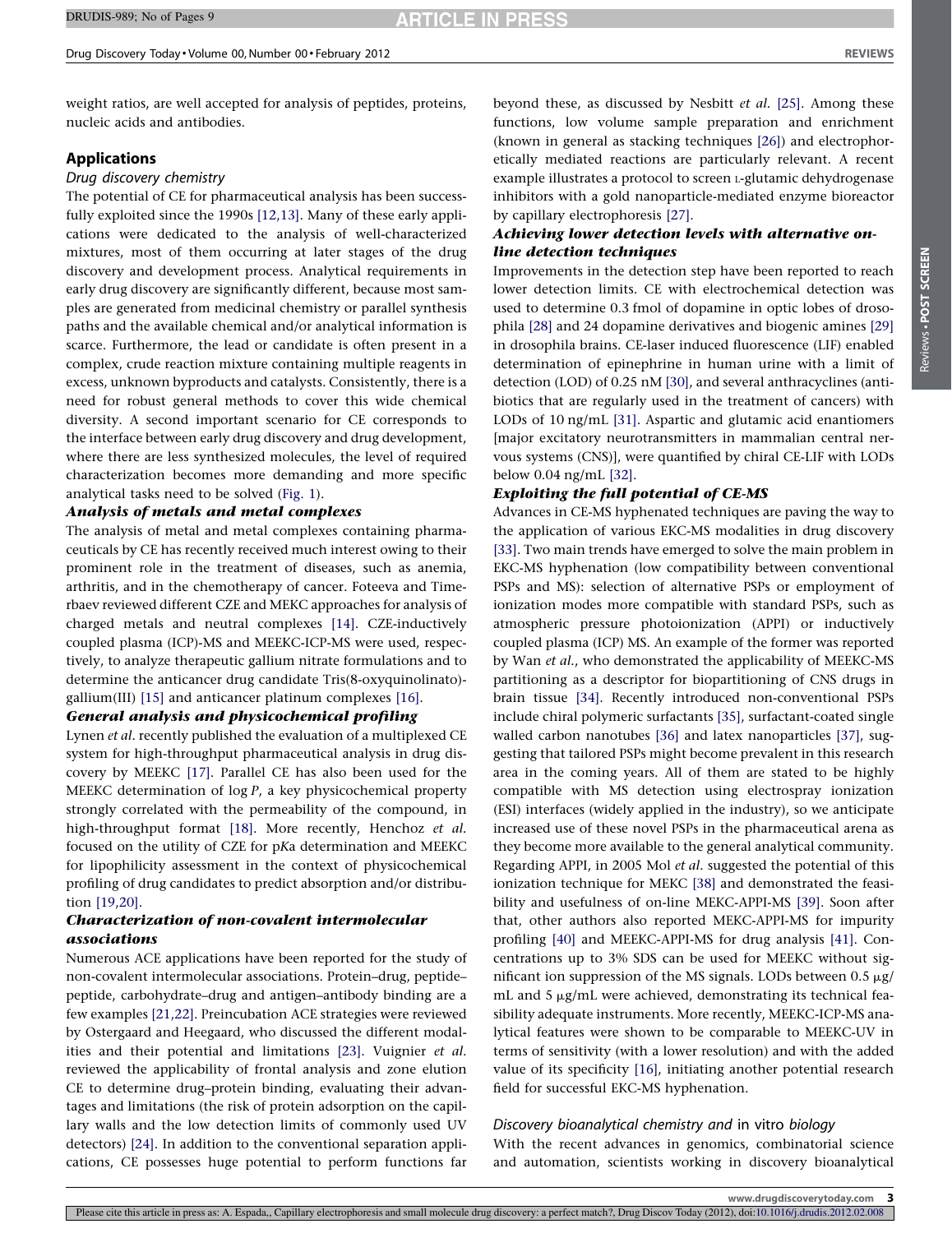chemistry and in vitro biology are faced with the overwhelming task of developing, validating and running many new assays. These assays must be robust, rapid, sensitive and precise. In addition, there is a growing demand within analytical laboratories for more streamlined sample preparation techniques to reduced timeframes and increased overall throughput. CE is well suited as a micro-separation method for the identification and quantification of a great variety of substances from metabolic pathways, and thus it is a technique of choice for addressing questions related to neurobiology, oncology and metabolic disorders. With an adequate sample pretreatment, the high efficiency of CE can permit the rapid separation of closely related compounds and the analysis of drugs in plasma, blood, urine and tissues with relatively little development time and low interference from the matrix.

## Omics-based and biomarkers approaches

There are numerous CE applications in the bioanalytical scene; quantitative bioanalysis, metabolite identification, biomarker analysis and metabolomics are just some of the common uses [42-45]. For example Jiang et al. have developed a simple and fast high-performance CE-UV method for the separation and quantification of modified nucleosides in urine samples [\[46\].](#page-7-0) Based on its separation efficiency and high reproducibility, this CE-based method meets the criteria for clinical diagnosis. The authors claimed the use of this approach for potential early cancer screening using nucleosides as biomarkers. Another successful case in the area of metabolomics is the development of a CE-MS/MS-based methodology to identify and characterize metabolites in single cells and subcellular structures. Lapainis et al. took advantage of the sensitivity of the ESI time of flight (TOF)-MS and ESI quadrupole time of flight (QqTOF-MS) systems in combination with CE to enable the detection of a large number of metabolites and the generation of high quality mass spectra from single-cell samples  $(>100$  compounds yielded signals over  $10<sup>4</sup>$  counts from the injection of only 0.1% of the total content from a single metacerebral cell). An additional advantage of such an assay is the low detection limits (key to success for managing sample preparation from femtoliter to nanoliter cell volumes), which are in the low nanomolar range for several cell-to-cell signaling molecules (e.g. acetylcholine, histamine, dopamine and serotonin) [\[47\]](#page-7-0).

#### High-throughput screening and lab chip

Another potential application of CE in drug discovery is in in vitro biology, such as in HTS methods. The primary goal of the HTS stage is to identify chemical hits, against a therapeutic target of interest, from which lead candidates can be derived. Traditionally HTS-based methods rely on radiolabeling or fluorescent reagents and coupling assays with optical detection using multi-well microtiter plates and robotic liquid and/or sample handling enabling quantitation of enzymatic target inhibition. A limitation of optical detection is that typically fluorescence or radioisotope labels must be incorporated into the assay to generate detectable signal. This sometimes causes detrimental effects on the biological reaction because labeled substrates might not behave identically to native substrates, and there is significant risk of inaccurate results if test compounds affect the label or coupling reactions. High-throughput assays that can be performed without labels and coupling reactions are in need. Although HPLC/MS is a powerful label-free detection system for screening applications, CE-based methods have emerged as promising means of achieving high quality

primary (hit finding) or secondary (confirmation post screen, determination of  $IC_{50}$  values [\[48\]](#page-7-0), assessment of conformational stability) screening with suitable sample throughput. Thus, CE on microfabricated structures has achieved impressive throughput in enzyme assays by combining fast separation speed and parallel operations [\[49\],](#page-7-0) and dynamic ligand exchange-ACE has been introduced as a convenient platform to determine the relative affinity of a holoprotein to various ligands integrating ligand exchange and protein unfolding in the capillary during electromigration [\[50\]](#page-7-0). Pei et al. have reported an electrophoretic microfabricated channel array for characterization and screening of enzymes using RGS-G protein interactions with fluorescence detection [\[51\].](#page-7-0) A 16-channel design demonstrated the potential of this technique to rapidly determine kinetics, enzyme concentration, and optimal enzymatic reaction conditions, by enabling serial electrophoretic assays from 16 different enzyme reaction mixtures at 20 s intervals in parallel. A second design, a chip with 36 channels, enabled performance of 36 electrophoretic assays in 30 s suggesting a potential throughput of up to 4320 assays/h with appropriate sample handling procedures. Another approach that is gaining widespread attention with screening groups throughout the pharmaceutical industry is a lab chip technology called microfluidic electrophoretic mobility shift assay (MEMSA) [\[52\].](#page-7-0) The principle of this technique is to measure the changes in mobility of molecules under electrophoretic conditions in a time-resolved fashion. Screening campaigns using MEMSA can be performed in two different modes, on-chip and off-chip. In on-chip mode, enzyme and substrate are sipped from reservoirs on the chip, whereas compounds are sipped from 384-well plates, and the reaction takes place in a nanochannel on the chip in 60 s, followed by an electrophoresis separation step and detection. In off-chip mode, the reaction occurs in the wells of the microplate, and after reaction termination a sample is sipped on the chip, that is used only for separation and detection. Perrin et al. described the development of a MEMSA for a kinase screen based on the electrophoretic separation of fluorescent products and substrates using a Caliper-based nanofluidic environment in on-chip incubation mode [\[53\].](#page-7-0) This technology permitted screening of a set of 32,000 compounds with a throughput of up to  $12 \times 384$ -well plates in 10 hours with excellent data quality. The flexibility of this technology enabled its application to a variety of targets, including protein kinases, protein phosphatases, histone deacetylases, sirtuins, among others [\[54–56\].](#page-7-0) The above examples confirmed that screening based on electrophoretic separation is an alternative that is not susceptible to the limitations imposed by radiolabel and coupling assays.

## Applications at Lilly

## CE in an open access environment

A crucial factor in drug discovery is the turnaround time. At Lilly, we have deployed two orthogonal methodologies in an open access environment. The general applicability of MEEKC in achiral analyses [\[57,58\]](#page-7-0) and the potential of electrokinetic chromatography (EKC) with highly sulfated cyclodextrins (HS-CDs) for chiral analyses [\[59\]](#page-7-0) were used to reduce the lead time (from sample submission to a user receiving her and/or his result) to a minimum. Buffer replenishment, vial interchanging and short-end injections were used to control buffer depletion, a phenomenon unique to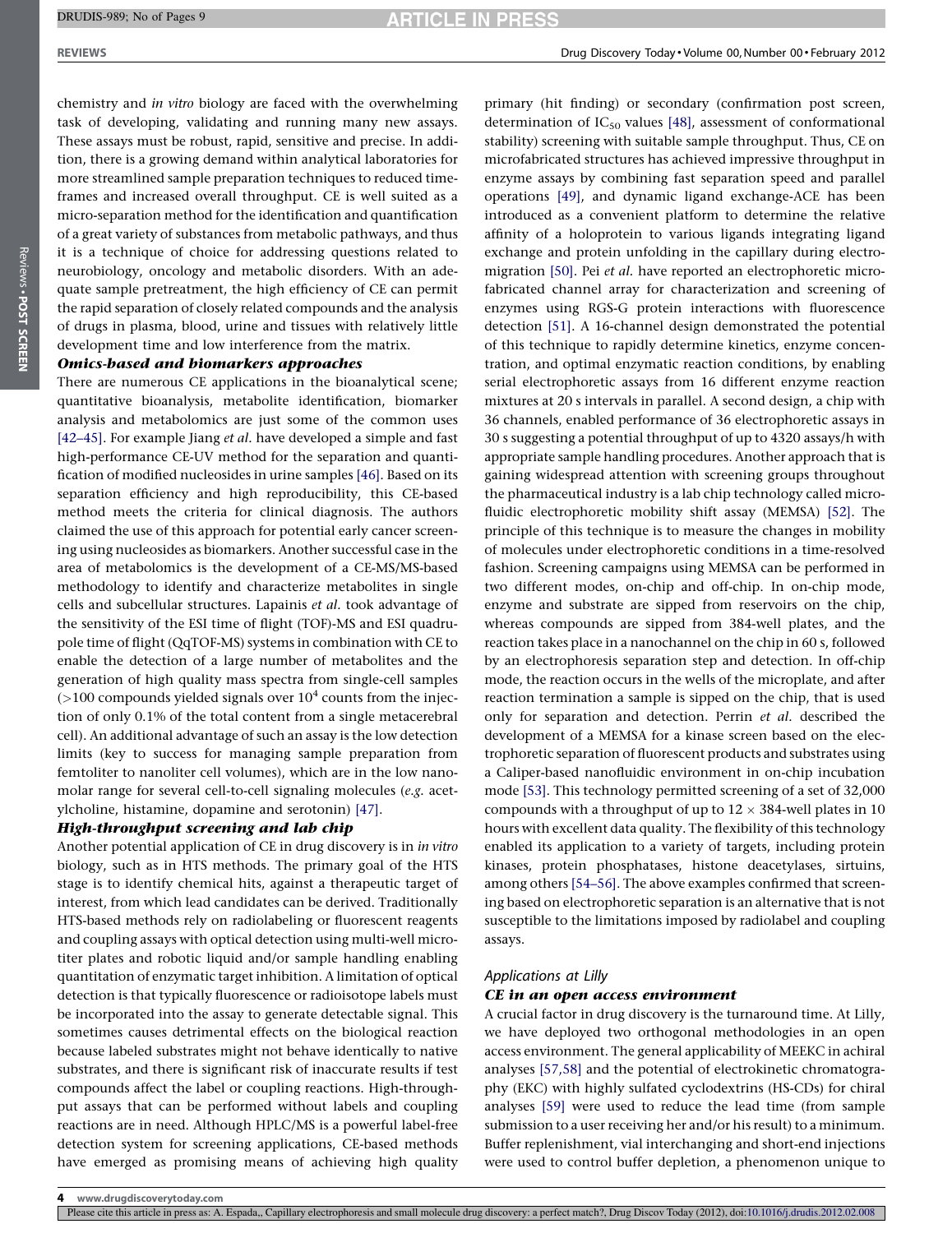mAU

80

DL

**(a) (b)** mAU

O

OH Chira





#### FIGURE 2

Analysis by MEEKC (left) and chiral EKC (right). (a) Representative electropherograms for purity assessment by achiral MEEKC of several Lilly proprietary polycarboxylic acids (blue) and overlayed blank injections (red). Capillary dimensions: 50 µm i.d., 363 µm o.d. fused-silica capillary, Ld: 50 cm, Lt: 58.5 cm, 200 mbar s injection, +20°C, +20 kV. Running buffer: 115 mM sodium dodecyl sulfate, 50 mM octane (0.81%, v/v), and 722 mM butanol (6.61%, v/v) in 40 mM sodium borate, adjusted to apparent pH 9.2 with 5 M NaOH. (b) Confirmation of the stereochemistry of a natural product with synthetic analogues by chiral EKC with negatively charged cyclodextrins. Capillary dimensions: 50 µm i.d., 363 µm o.d. fused-silica capillary, Ld: 8.5 cm, Lt: 38.5 cm, 60 mbar s injection (short-end injections), 20°C, +15 kV. Running buffer: 50 mM ammonium phosphate, pH 2.5:20% y-highly sulfated cyclodextrin: milli-Q water (w:w:w 2:1:1). Experiments were run on an Agilent Technologies [\(http://www.home.agilent.com/agilent/home.jspx?cc=NL&lc=dut](http://www.home.agilent.com/agilent/home.jspx%3Fcc=NL%26lc=dut)) <sup>3D</sup>CE equipped with a deuterium lamp and a photodiode array detector. Abbreviations: EKC: electrokinetic chromatography; DL: Dextrogyre Levogyre; MEEKC: microemulsion electrokinetic chromatography.

CE that can dramatically deteriorate its performance and therefore must be carefully controlled [\[60\].](#page-8-0) The MEEKC methodology employs the achiral surfactant sodium dodecyl sulfate (SDS), and is in general analogous for neutral compounds to reversed phase (RP)-HPLC methods on C18 columns [\[58\].](#page-7-0) As illustrated in Fig. 2a, MEEKC was also successfully applied to analyze polar compounds (low molecular weight polycarboxylic dipeptides [\[61\]\)](#page-8-0) thanks to the pure migration of the charged compounds and their distribution in the PSP, outperforming C18 RP-HPLC in this case. This technique empowers the medicinal chemist to monitor reaction progress and check final purity of these samples, significantly decreasing the lead time. In chiral EKC, one or more chiral selectors are typically added to the running buffer. In the platform we applied, three HS-CDs to increase the chances of obtaining an acceptable resolution for a wide diversity of chiral chemical entities [\[59\].](#page-7-0) Even without exhaustive method development (a constant concentration of selector and a single set of operating conditions have been used), this approach has been useful for selection of the optimum combination of solvent and counter ion in enantioselective crystallization and for the determination of enantiomeric excess in enantioselective synthetic paths. Another example involving the identification of one naturally occurring chiral compound versus its enantiomeric form is

shown in Fig. 2b. The comparison of its migration time with the two existing synthetic analogous species enabled assignment of its stereochemistry [\[62\].](#page-8-0) In all these cases, sample treatment is extremely simple (dissolution of the samples in 1:1 acetonitrile: 50 mM triethylammonium phosphate buffer (pH 2.5)), without requiring conversion of the compounds to their respective free bases (as needed with conventional chiral HPLC). Analysis times of less than 10 min can be achieved. The fact that the pHs of the running buffers for MEEKC and chiral EKC can be different (pH 7.4, 9.2 or 10 in MEEKC vs. pH 2.5 in EKC), poses no problem because both modalities are run in the same bare silica capillary, and its equilibration is achieved automatically by setting blank injections or using programmed preconditioning steps. The platform developed for purity assessment by MEEKC-UV was also used for log P estimation. A calibration curve was built from standards with known log P values, including dimethylsulfoxide and n-dodecylbenzene as electroosmotic flow and microemulsion markers. The running buffer composition was 25 mM boric acid pH 10:butanol:octane: sodium dodecyl sulfate (w:w:w:w 89:8:0.6:2.37), so that most basic analytes were analyzed as free bases. The capillary dimensions were 50  $\mu$ m i.d., 363  $\mu$ m o.d., Ld: 40 cm, Lt: 48.5 cm and the injection was 60 mbar. The method was applicable to compounds with log P ranging from 0 to 4.5, covering the range of interest in early drug

Please cite this article in press as: A. Espada,, Capillary electrophoresis and small molecule drug discovery: a perfect match?, Drug Discov Today (2012), doi[:10.1016/j.drudis.2012.02.008](http://dx.doi.org/10.1016/j.drudis.2012.02.008)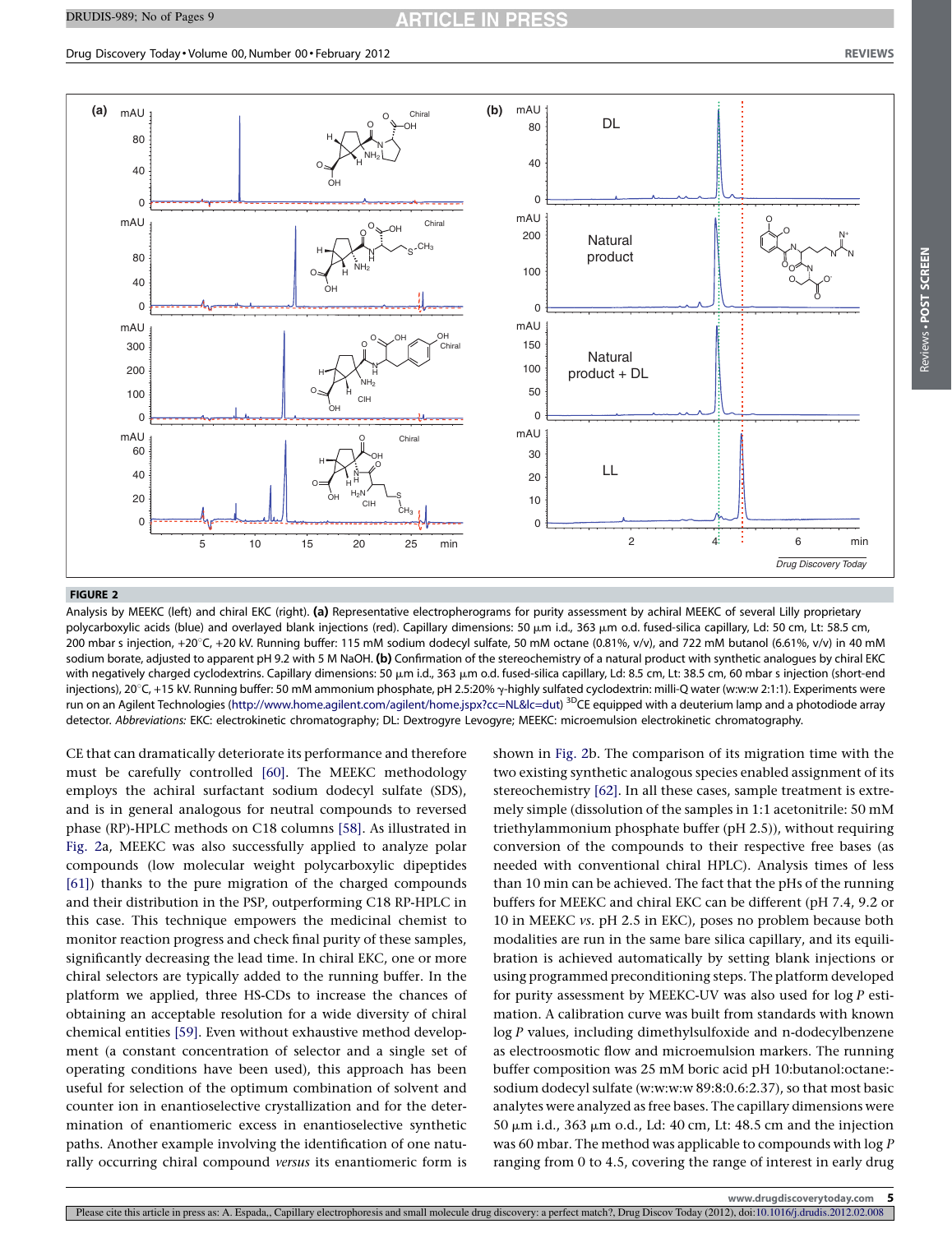<span id="page-5-0"></span>

FIGURE 3

Use of sample stacking in chiral electrokinetic chromatography with highly sulphated cyclodextrins to access biologically relevant concentrations. (a) Overlayed electropherograms of 50 µg/mL solution of a racemic Lilly research mixture prepared in milli-Q water (the electropherograms have been shifted for clarity reasons). (b) Normalized optimization functions used in the stacking studies (milli-Q water): (◆) peak height, (■) S/N, (▲) resolution. (c) Electropherograms from rat plasma samples spiked with 5 µg/mL of a 1:2 reference mixture of a Lilly research compound and its epimer (upper), enantiomerically pure research compound at 5  $\mu$ g/mL incubated with the plasma for one hour at room T (middle), and a blank rat plasma injection (lower) (5000 mbar s). Compounds of interest are denoted with asterisks. Capillary dimensions: 50 µm i.d., 363 µm o.d. fused-silica capillary, Ld: 30 cm, Lt: 38.5 cm, 20°C, -15 kV. Running buffer: 50 mM ammonium phosphate, pH 2.5:20% y-highly sulfated cyclodextrin:milli-Q water (w:w:w 2:1:1). Experiments were run on an Agilent Technologies <sup>3D</sup>CE equipped with a deuterium lamp and a photodiode array detector.

discovery. At this stage, the compounds need to undergo structural optimization and therefore chemical series with lower log P values are needed to avoid the well-known issues of highly apolar candidates.

#### Specialized analyses

As mentioned previously, CE is particularly suited for charged species. A typical application is the quantitation of counter ions, employed to prepare the compound of interest (originally a free base) as a salt, to confirm its stoichiometry. The availability of commercial kits for rapid set up of the methods, the fact that robust results are easily obtained, and the inexpensiveness of the components required make this option a cost-effective approach for metal and organic ion determinations. Typically a charged absorbing species is added to the running buffer to have a background ultraviolet signal. The ions present in the sample separate along the capillary provoking a local decrease in the concentration of the charged additive (the analyte ions and the additive must have like charge) that results in negative peaks in the UV detector. CE-ESI-MS has also been successfully used in Lilly, operating the MS detectors at low m/z to determine small metal and inorganic ions. For quantitation purposes, calibration plots with reference

compounds were chosen to quantify the ions. We employed ACE in the determination of the binding constants of drugs to sulfated cyclodextrins (Captisol<sup>®</sup>, among others), which are used in formulation groups to solubilize and administer drugs for in vivo studies (M. Molina-Martin, et al., unpublished results). The feasibility of this approach has been demonstrated in early drug development at two independent laboratories, and the results are consistent with the literature values [\[63\]](#page-8-0).

Sample stacking is a popular CE alternative in bioanalysis to increase sensitivity and selectivity owing to its flexibility and easiness of use [\[26\]](#page-7-0). The presence of a vast diversity of potential interfering substances in biological matrices, such as urine, plasma or cerebrospinal fluid presents a challenge with standard (not electrodriven) preconcentration steps. The unique separation mechanism of CE enables the optimization of the injection protocol in combination with the sample treatment and the analyte properties to overcome this difficulty. Figure 3 shows an application developed to evaluate the stability of a chiral carboxylic acid in rat plasma samples by chiral EKC with HS-CDs. Deionized water was used as low conductivity matrix model, achieving up to 80-fold improvement in sensitivity with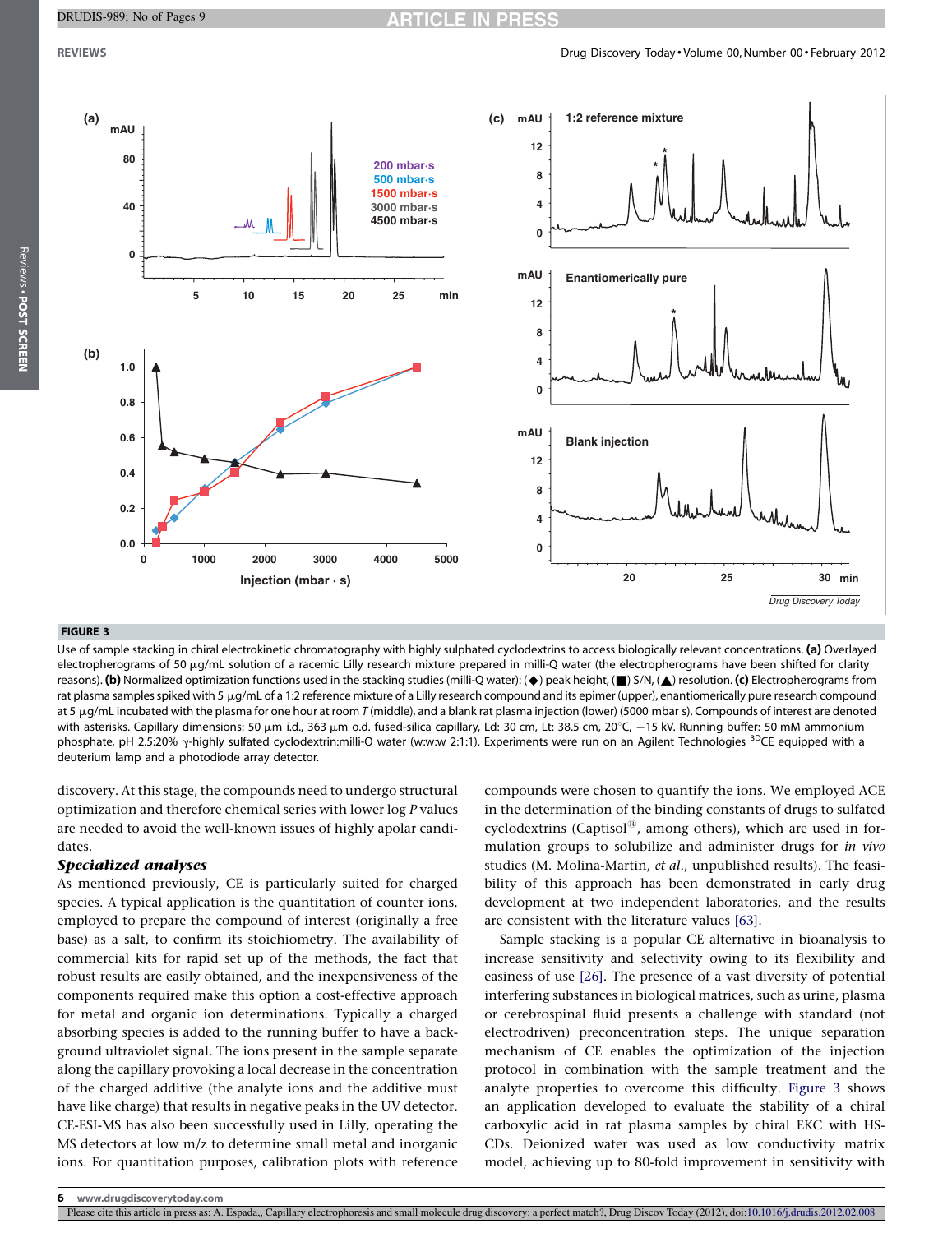<span id="page-6-0"></span>



#### FIGURE 4

Correlation between brain unbound fraction (determined by conventional microdialysis technique) and MEEKC. Apparent distribution factors include: (a) analytes: two validation sets from Lilly collection (in blue and red, containing 45 and 70 compounds, respectively) and diverse molecules from neuroscience projects (in green, 31 compounds) (R50.808 for the 146 compounds). MEEKC running buffer: 82 mM sodium dodecyl sulfate, 37 mM octane (0.6%, v/v), and 874 mM butanol (8%, v/v) in 9 mM NaH<sub>2</sub>PO<sub>4</sub>, apparent pH 7.4. Capillary dimensions: 50  $\mu$ m i.d., 363  $\mu$ m o.d. fused-silica capillary, Ld: 8.5 cm, Lt: 38.5 cm, 60 mbar s injection, +10 mbar, +20 kV,  $T = 20^{\circ}$ C. Experiments were run on an Agilent Technologies <sup>3D</sup>CE equipped with a deuterium lamp and a photodiode array detector. (b) Reprinted and modified with permission from [\[34\].](#page-7-0) Copyright 2009, American Chemical Society. Analytes: 23 CNS drugs. MEEKC running buffer: 80 mM LA, 37 mM octane (0.6%, v/v), and 874 mM butanol (8%, v/v) in 85 mM methyl ammonium, apparent pH 7.4. Capillary dimensions: 50 µm i.d., Lt: 50-60 cm, 250 mbar s injection. +25 mbar (applied voltage not specified),  $T = 25^{\circ}$ C. Experiments were run on an Agilent Technologies <sup>3D</sup>CE ion trap. Abbreviation: MEEKC: microemulsion electrokinetic chromatography.

hydrodynamic injection at the expense of an acceptable loss in the resolution. LODs were below 200 ng/mL and the quantitation limit was  $0.5 \mu g/mL$  ([Fig.](#page-5-0) 3a,b). Interestingly, an extremely simple work-up (precipitation of 200  $\mu$ L of sample with 200  $\mu$ L of acetonitrile and centrifugation at 1000 rpm for 5 min) was sufficient to reproduce results obtained for deionized water solutions. We could confirm that the analytes did not epimerize in plasma after one hour at room temperature ([Fig.](#page-5-0) 3c).

#### MEEKC as brain unbound fraction surrogate

We have developed a conventional MEEKC-UV system based on SDS to yield similar results to those reported by Wan et al. [\[34\]](#page-7-0) opening up this application to more simple and inexpensive instruments without MS, although with a lower detection power. Figure 4 illustrates the good correlation between the brain unbound fraction determined by the gold standard methodology and the apparent MEEKC distribution factors in these systems, and the consistency of the results provided by SDS and lauric acid microemulsions. A pH of 7.4 was selected to mimic physiological pH in biological fluids, and the platform was validated against two sets of compounds selected independently using chemical structural diversity as criterion (polar surface area, lipophilicity and pKa were considered among other

factors). The good overlap of these two sets demonstrates the robustness of the methodology.

#### Concluding remarks

CE has matured to become an integral part of pharmaceutical research owing to its tremendous versatility, simplicity of use, data quality and cost-effectiveness. This review suggests that the flexibility of CE and related techniques provide extremely powerful tools to obtain quantitative and qualitative information in all the stages of the small molecule drug discovery endeavor. Recent technological advances in the field of electro-driven separations (e.g. micro and/or nanofluidic, hyphenation and multiplexing) in terms of performance, throughput and automation, illustrate how CE is now becoming affordable in areas of drug discovery where HPLC is already well established, including HTS, proteomics, metabolomics and biomarker technologies.

#### Acknowledgements

We wish to gratefully acknowledge our colleagues Douglas Kiehl and Howard Broughton for their kind revision of the document and helpful comments. Also, we gratefully acknowledge the referees that reviewed this paper for their constructive feedback.

#### References

1 (Roque, A.C.A., ed.), Ligand-Macromolecular Interactions in Drug Discovery: Methods and Protocols (Methods in Molecular Biology)Springer Verlag

<sup>2</sup> Jordan, A.M. and Roughley, S.D. (2009) Drug discovery chemistry: a primer for the non-specialist. Drug Discovery Today 14, 731–744

Please cite this article in press as: A. Espada,, Capillary electrophoresis and small molecule drug discovery: a perfect match?, Drug Discov Today (2012), doi[:10.1016/j.drudis.2012.02.008](http://dx.doi.org/10.1016/j.drudis.2012.02.008)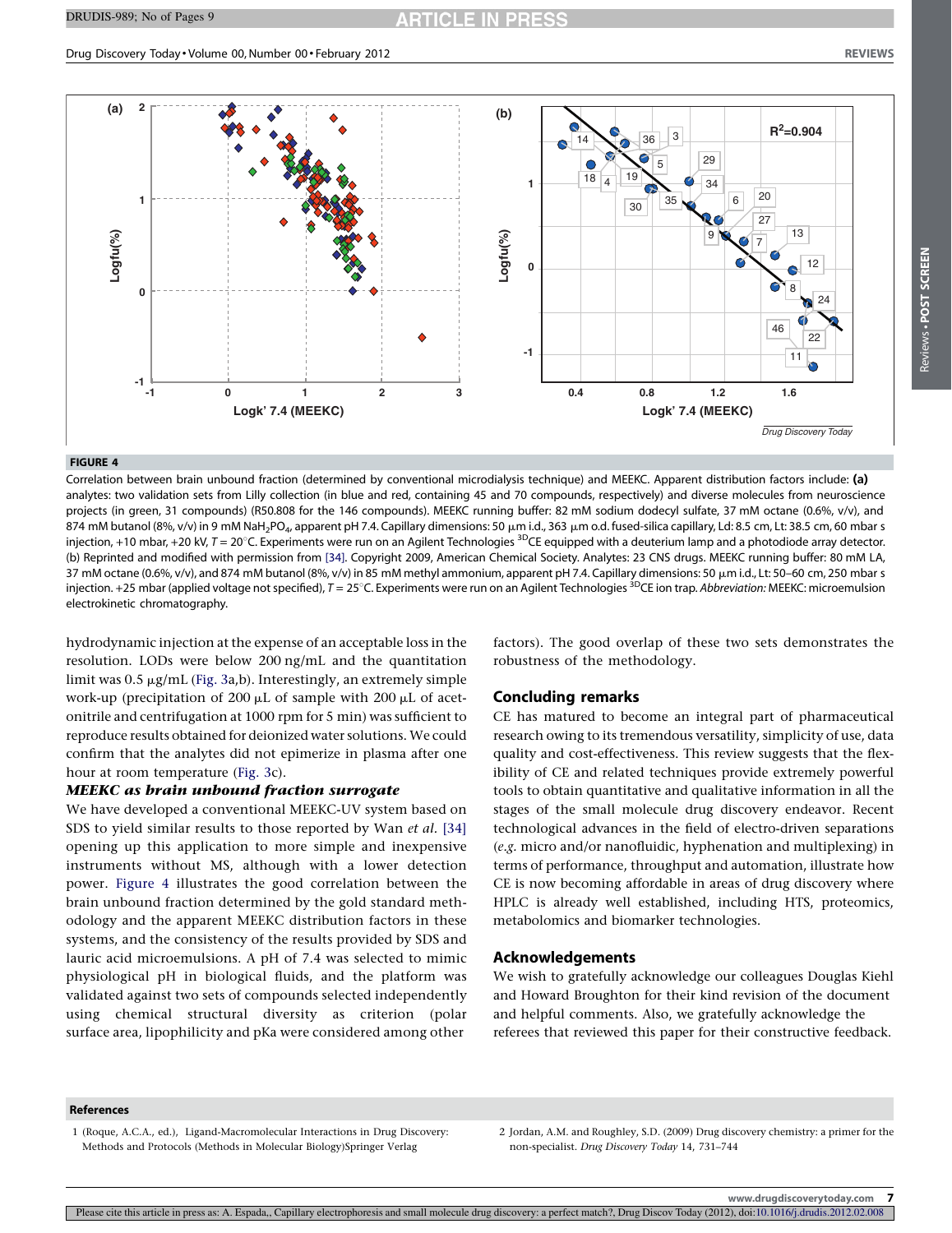#### <span id="page-7-0"></span>DRUDIS-989; No of Pages 9

## **RTICLE IN PRESS**

- throughput drug discovery. Drug Discovery Today 13, 417–423 4 Yang, B., ed. (2004) Analysis and Purification Methods in Combinatorial Chemistry,
- John Wiley & Sons
- 5 Wang, H. and Holmen, A.G. (2009) High throughput screening of physicochemical properties and in vitro ADME profiling in drug discovery. Comb. Chem. High Throughput Screening 12, 315–329
- 6 Wang, H. and Bergström, F. (2007) High throughput screening of drug-protein binding in drug discovery. J. Liq. Chromatogr. Relat. Technol. 30, 681–700
- 7 Altria, K.D. et al. (2001) Capillary electrophoresis as a routine analytical tool in pharmaceutical analysis. LC–GC Eur. 14, 736–744
- 8 Simpson, D.C. and Smith, R.D. (2005) Combining capillary electrophoresis with mass spectrometry for applications in proteomics. Electrophoresis 26, 1291–1305
- 9 Lee, R. et al. (2007) Integrative metabolomics for characterizing unknown lowabundance metabolites by capillary electrophoresis-mass spectrometry with computer simulations. Anal. Chem. 79, 403–415
- 10 Wittke, S. et al. (2005) Discovery of biomarkers in human urine and cerebrospinal fluid by capillary electrophoresis coupled to mass spectrometry: towards new diagnostic and therapeutic approaches. Electrophoresis 26, 1476–1487
- 11 Mischak, H. et al. (2009) Capillary electrophoresis–mass spectrometry as a powerful tool in biomarker discovery and clinical diagnosis: an update of recent developments. Mass Spectrom. Rev. 28, 703–724
- 12 Altria, K.D. et al. (1998) Current applications in the analysis of pharmaceuticals by capillary electrophoresis I. Trends Anal. Chem. 17, 204–214
- 13 Altria, K.D. et al. (1998) Current applications in the analysis of pharmaceuticals by capillary electrophoresis II. Trends Anal. Chem. 17, 214–226
- 14 Foteeva, L.S. and Timerbaev, A.R. (2009) Application of capillary electrophoresis to the analysis of metal-containing pharmaceuticals. J. Anal. Chem. 64, 1236–1242
- 15 Groessl, M. et al. (2009) The serum protein binding of pharmacologically active gallium(III) compounds assessed by hyphenated CE-MS techniques. Electrophoresis 30, 2720–2727
- 16 Bytzek, A.K. et al. (2010) The first example of MEEKC-ICP-MS coupling and its application for the analysis of anticancer platinum complexes. Electrophoresis 31, 1144–1150
- 17 Lynen, F. et al. (2011) Evaluation of a multiarray system for pharmaceutical analysis by microemulsion electrokinetic chromatography. Talanta 84, 724–729
- 18 Pang, H.M. et al. (2004) High-throughput multiplexed capillary electrophoresis in drug discovery. Drug Discovery Today 9, 1072–1080
- 19 Henchoz, Y. et al. (2009) Analytical tools for the physicochemical profiling of drug candidates to predict absorption/distribution. Anal. Bioanal. Chem. 394, 707–729
- 20 Henchoz, Y. et al. (2010) High-throughput log P determination by MEEKC coupled with UV and MS detections. Electrophoresis 31, 952–964
- 21 Chen, Z. and Weber, S.G. (2008) Determination of binding constants by affinity capillary electrophoresis, electrospray ionization mass spectrometry and phasedistribution methods. Trends Anal. Chem. 27, 738–748
- 22 Heegaard, N.H.H. (2003) Applications of affinity interactions in capillary electrophoresis. Electrophoresis 24, 3879–3891
- 23 Ostergaard, J. and Heegaard, N.H.H. (2006) Bioanalytical interaction studies executed by preincubation affinity capillary electrophoresis. Electrophoresis 27, 2590–2608
- 24 Vuignier, K. et al. (2010) Drug–protein binding: a critical review of analytical tools. Anal. Bioanal. Chem. 398, 53–66
- 25 Nesbitt, C.A. et al. (2008) Recent applications of capillary electrophoresis–mass spectrometry (CE–MS): CE performing functions beyond separation. Anal. Chim. Acta 627, 3–24
- 26 Simpson, S.L., Jr et al. (2008) On-line sample preconcentration in capillary electrophoresis: fundamentals and applications. J. Chromatogr. A 1184, 504–541
- 27 Zao, S. et al. (2011) A gold nanoparticle-mediated enzyme bioreactor for inhibitor screening by capillary electrophoresis. Anal. Biochem. 411, 88–93
- 28 Kuklinski, N.J. et al. (2010) Biogenic amines in microdissected brain regions of drosophila melanogaster measured with micellar electrokinetic capillary chromatography-electrochemical detection. Anal. Chem. 82, 7729–7735
- 29 Kuklinski, N.J. et al. (2010) Determination of salsolinol, norsalsolinol, and twentyone biogenic amines using micellar electrokinetic capillary chromatography– electrochemical detection. Electrophoresis 31, 1886–1893
- 30 Wang, S. et al. (2010) Sensitive analysis of 5-(4,6-dichloro-s-triazin-2-ylamino)fluorescein-labeled catecholamines by mixed MEKC–LIF. Chromatographia 72, 1121–1128
- 31 Whitaker, G. et al. (2008) CE-LIF method for the separation of anthracyclines: application to protein binding analysis in plasma using ultrafiltration. J. Sep. Sci. 31, 1828–1833
- 32 Wang, S. et al. (2009) CE-LIF chiral separation of aspartic acid and glutamic acid enantiomers using human serum albumin and sodium cholate as dual selectors. J. Sep. Sci. 32, 3184–3190
- 33 Somsen, G.W. et al. (2010) On-line coupling of electrokinetic chromatography and mass spectrometry. J. Chromatogr. A 1217, 3978–3991
- 34 Wan, H. et al. (2009) Relationship between brain tissue partitioning and microemulsion retention factors of CNS drugs. J. Med. Chem. 52, 1693–1700
- 35 Rizvi, S.A.A. et al. (2007) Polymeric sulfated amino acid surfactants: a class of versatile chiral selectors for micellar electrokinetic chromatography (MEKC) and MEKC-MS. Anal. Chem. 79, 879–898
- 36 Suárez, B. et al. (2007) Surfactant-coated single-walled carbon nanotubes as a novel pseudostationary phase in capillary EKC. Electrophoresis 28, 1714–1722
- 37 Palmer, C.P. et al. (2010) Electrokinetic chromatography and mass spectrometric detection using latex nanoparticles as a pseudostationary phase. Anal. Chem. 82, 4046–4054
- 38 Mol, R. et al. (2005) On-line capillary electrophoresis-mass spectrometry using dopant-assisted atmospheric pressure photoionization: setup and system performance. Electrophoresis 26, 146–154
- 39 Mol, R. et al. (2005) Atmospheric pressure photoionization for enhanced compatibility in on-line micellar electrokinetic chromatography–mass spectrometry. Anal. Chem. 77, 5277–5282
- 40 Somsen, G.W. et al. (2006) Micellar electrokinetic chromatography–mass spectrometry: combining the supposedly incompatible. Anal. Bioanal. Chem. 384, 31–33
- 41 Himmelsbach, M. et al. (2007) Microemulsion electrokinetic chromatography with on-line atmospheric pressure photoionization mass spectrometric detection. Anal. Chem. 79, 1564–1568
- 42 Lapainis, T. and Sweedler, J.V. (2008) Contributions of capillary electrophoresis to neuroscience. J. Chromatogr. A 1184, 144–158
- 43 Calavska, J. and Thormann, W. (2011) Stereoselective determination of drugs and metabolites in body fluids, tissues and microsomal preparations by capillary electrophoresis. J. Chromatogr. A 1218, 588–601
- 44 Sugimoto, M. et al. (2010) Prediction of metabolite identity from accurate mass, migration time prediction and isotopic pattern information in CE-TOF-MS data. Electrophoresis 31, 2311–2318
- 45 Ramautar, R. et al. (2010) Evaluation of CE methods for global metabolic profiling of urine. Electrophoresis 31, 2319–2327
- 46 Jiang, Y. and Ma, Y. (2009) A fast capillary electrophoresis method for separation and quantification of modified nucleosides in urine sample. Anal. Chem. 81, 6474– 6480
- 47 Lapainis, T. et al. (2009) Capillary electrophoresis with electrospray ionization mass spectrometry detection for single-cell metabolomics. Anal. Chem. 81, 5858–5864
- 48 Xu, P. et al. (2009) Capillary electrophoresis for screening of 20S proteasome inhibitors. Anal. Biochem. 394, 62–67
- 49 Pei, J. et al. (2010) Parallel electrophoretic analysis of segmented samples on chip for high-throughput determination of enzyme activities. Anal. Chem. 82, 9261–9267
- 50 Seguí-Lines, G. et al. (2007) High-throughput screening of holoprotein conformational stability by dynamic ligand exchange-affinity capillary electrophoresis. Analyst 132, 741–744
- 51 Pei, J. et al. (2008) Microfabricated channel array electrophoresis for characterization and screening of enzymes using RGS-G protein interactions as a model system. Anal. Chem. 80, 5225–5231
- 52 Perrin, D. et al. (2010) Capillary microfluidic electrophoretic mobility shift assays: applications to enzymatic assays in drug discovery. Expert Opin. Drug Discov. 5, 51– 63
- 53 Perrin, D. et al. (2006) Assay development and screening of a serine/threonine kinase in an on-chip mode using Caliper nanofluidics technology. J. Biomol. Screen. 11, 359–368
- 54 Perrin, D. et al. (2006) A microfluidics-based mobility shift assay to discover new tyrosine phosphatase inhibitors. J. Biomol. Screen. 11, 996–1004
- 55 Blackwell, L. et al. (2008) The use of diversity profiling to characterize chemical modulators of the histone deacetylases. Life Sci. 82, 1050–1058
- 56 Liu, Y. et al. (2008) High-throughput assays for sirtuin enzymes: a microfluidic mobility shift assay and bioluminescence assay. Anal. Biochem. 378, 53–59
- 57 Ryan, R. et al. (2010) Advances in the theory and application of MEEKC. Electrophoresis 31, 755–767
- 58 Molina-Martin, M. et al. (2005) Liquid chromatography–mass spectrometry and related technologies for purity assessment in early drug discovery. J. Sep. Sci. 28, 1742–1750
- 59 Matthijsa, N. et al. (2002) Knowledge-based system for method development of chiral separations with capillary electrophoresis using highly-sulphated cyclodextrins. J. Pharm. Biomed. Anal. 27, 515–529

8 www.drugdiscoverytoday.com

Please cite this article in press as: A. Espada,, Capillary electrophoresis and small molecule drug discovery: a perfect match?, Drug Discov Today (2012), doi:[10.1016/j.drudis.2012.02.008](http://dx.doi.org/10.1016/j.drudis.2012.02.008)